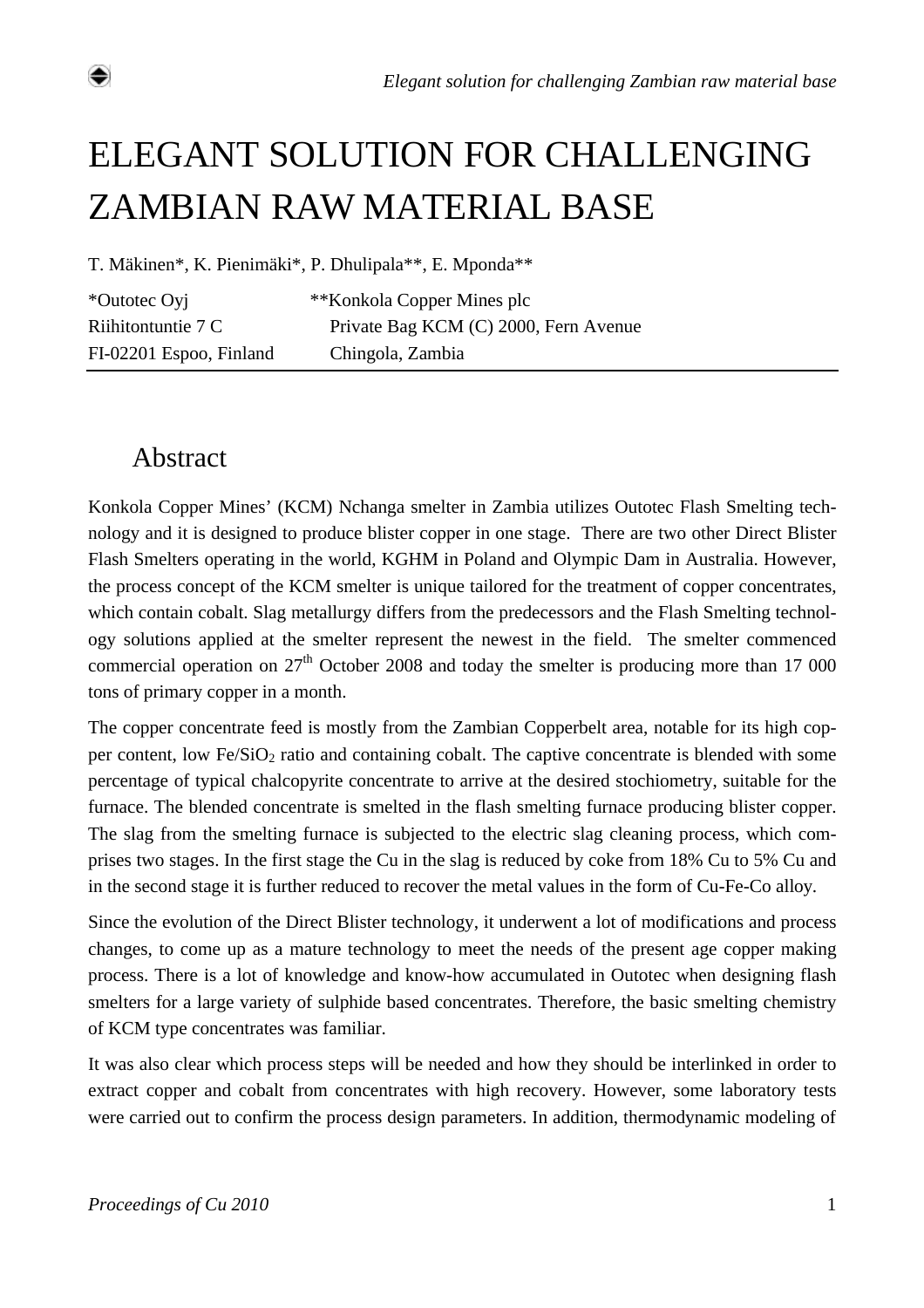

slags, resulting from different feed blends, provided valuable knowledge when defining the operating window for each process step.

This paper will describe the process concept and equipment configuration of the Nchanga smelter. It will delve into the commissioning phase and the problems confronted during stabilization of the process. The paper will also review the present status of the smelter operation.

## Introduction

Concentrates coming from the Zambian Copperbelt are characterized by high copper, low iron and high silica contents. Concentrate feed blend projected for the design basis of the KCM Smelter was mainly composed of Konkola and Lumwana concentrates (>70 % of the blend). Minor components in the mixture were Nchanga, Kansanshi and Chibuluma concentrates. In Kansanshi concentrate copper is almost entirely bound to chalcopyrite while in the other concentrates copper occurs either in chalcocite or bornite or in both minerals in varying proportions. Pyrite is the main sulphidic mineral carrying iron. Non-sulphidic copper minerals encountered in the concentrates are malachite, pseudomalachite, chrysocolla and cuprite. Gangue minerals are typically various types of hydrated silicates (talc, feldspar etc.) and carbonates.

In order to make the Direct Blister Flash Smelting economically feasible, both Cu/Fe and Cu/total gangue ratios in the concentrate mixture must be high. Typical chalcopyrite concentrate is far too lean in copper and too rich in iron for this intent. On the other hand, bornite-chalcocite type concentrates are more amenable to be processed to blister copper in one stage.

The concentrate blend specified for the design seemed to fulfil the prerequisites mentioned above and thus it was quite natural to apply the Outotec Direct Blister process. Further, this choice was favoured by the fact that  $Fe/SiO<sub>2</sub>$  ratio in the concentrate was low, which enabled to use calcium oxide as fluxing agent resulting in iron-calcium-silicate slag instead of iron-silicate slag. As it is generally known, iron-calcium-silicate slag absorbs less copper compared to iron-silicate slag. Therefore, a high copper recovery could be achieved directly to blister copper formed in the Flash Smelting furnace. This in part abates reduction work in following slag-cleaning steps.

In the following chapters the Direct Blister process is described as implemented in the Nchanga Smelter. Unique aspects of the process chemistry and the commissioning phases of the smelter are highlighted and finally the present status of smelter operation is reviewed.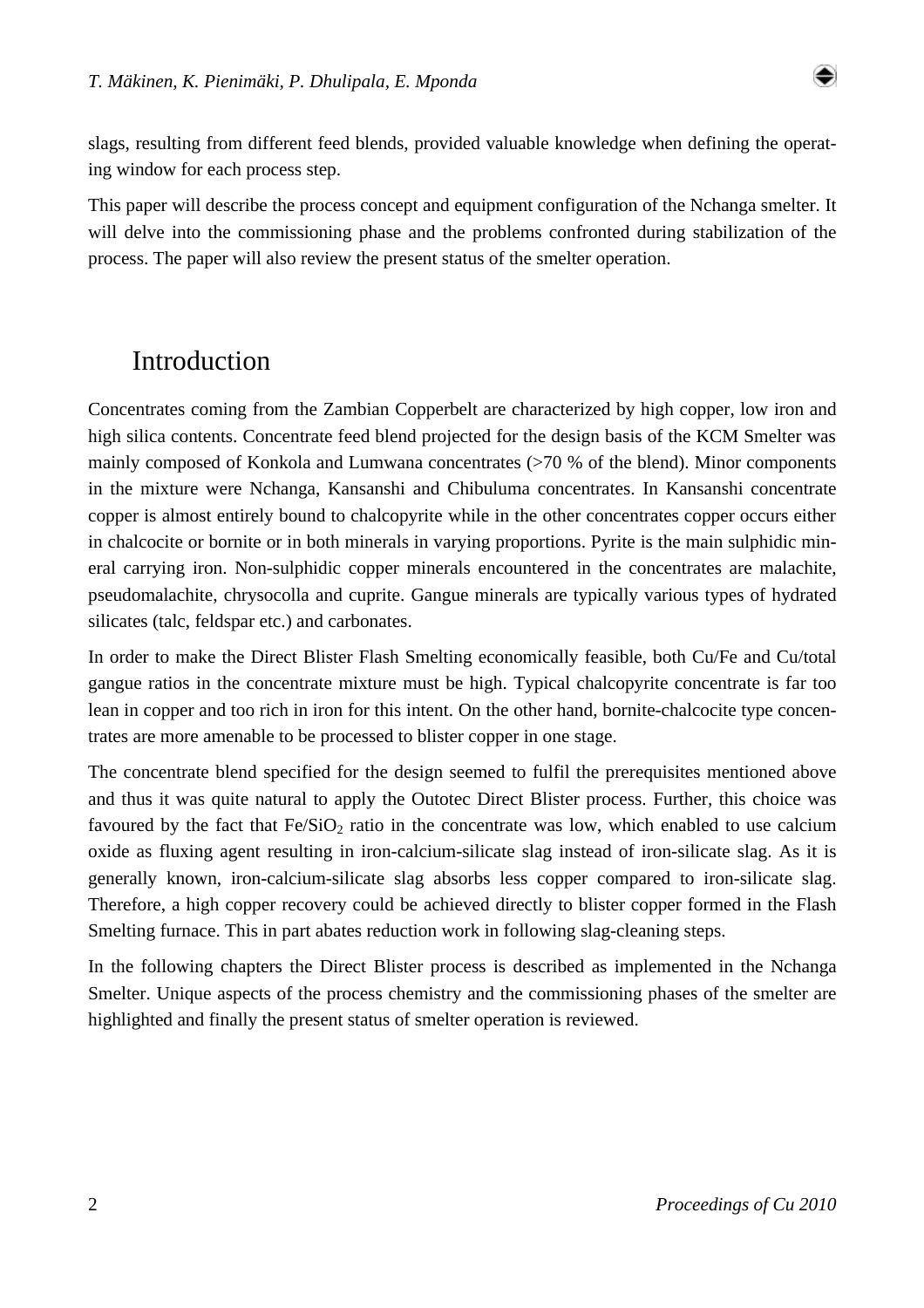# Nchanga Copper Smelter

#### Process Concept

At Nchanga smelter the feed mixture is **d**irectly processed to **b**lister copper in a flash smelting **f**urnace (DBF). For slag cleaning two-stage electric furnace process is applied. The smelter has concentrate smelting capacity of 849 000 t/a with the copper content of 311 860 t Cu/a.

From the DBF blister copper is transferred via launders to anode furnace treatment. Slag obtained from the flash smelting furnace is treated in an electric furnace (SCF) by coke reduction to lower the copper content down to 5 %. Metallic copper thus formed is also laundered to an anode furnace.

Final slag cleaning and cobalt recovery take place in two parallel electric furnaces (CRF) allowing two times longer retention time compared to SCF, which contributes to high cobalt and copper recovery in the CRF. (However, only one CRF was installed by KCM, the other will be erected later.) Slag is treated by coke reduction to lower the copper and cobalt contents to 0.4 % and 0.24 %, respectively (estimated for the two CRF option). Some concentrate mixture is injected to the bath to increase the sulphur content of Cu-Fe-Co alloy settling to the bottom of the furnace. The alloy and waste slag are granulated directly from the furnace.

#### Flash Smelting

#### Concentrate Drying

Concentrate mixture containing 10-15% moisture is dried before smelting in a steam dryer at the temperature range of 105-115 °C with low energy consumption. The dried concentrate mixture contains less than 0,3% of moisture, hence it is flowing freely. The steam dryer receives concentrates and limestone or lime in a pre-calculated ratio from a belt conveyor system. The steam dryer is a stationary shell multicoil dryer with indirect steam heating. Steam required for drying is generated in the DBF heat recovery boiler. At the discharge end of the dryer, warm air carrying the vaporized water and small amount of dust, is sucked from the drum by an exhaust gas fan through a bag filter and further to the stack. Flue dust from the bag filter is combined to the main material. The dried concentrate is further conveyed to the dry charge bin or feed mixture bin by the dense phase conveying system.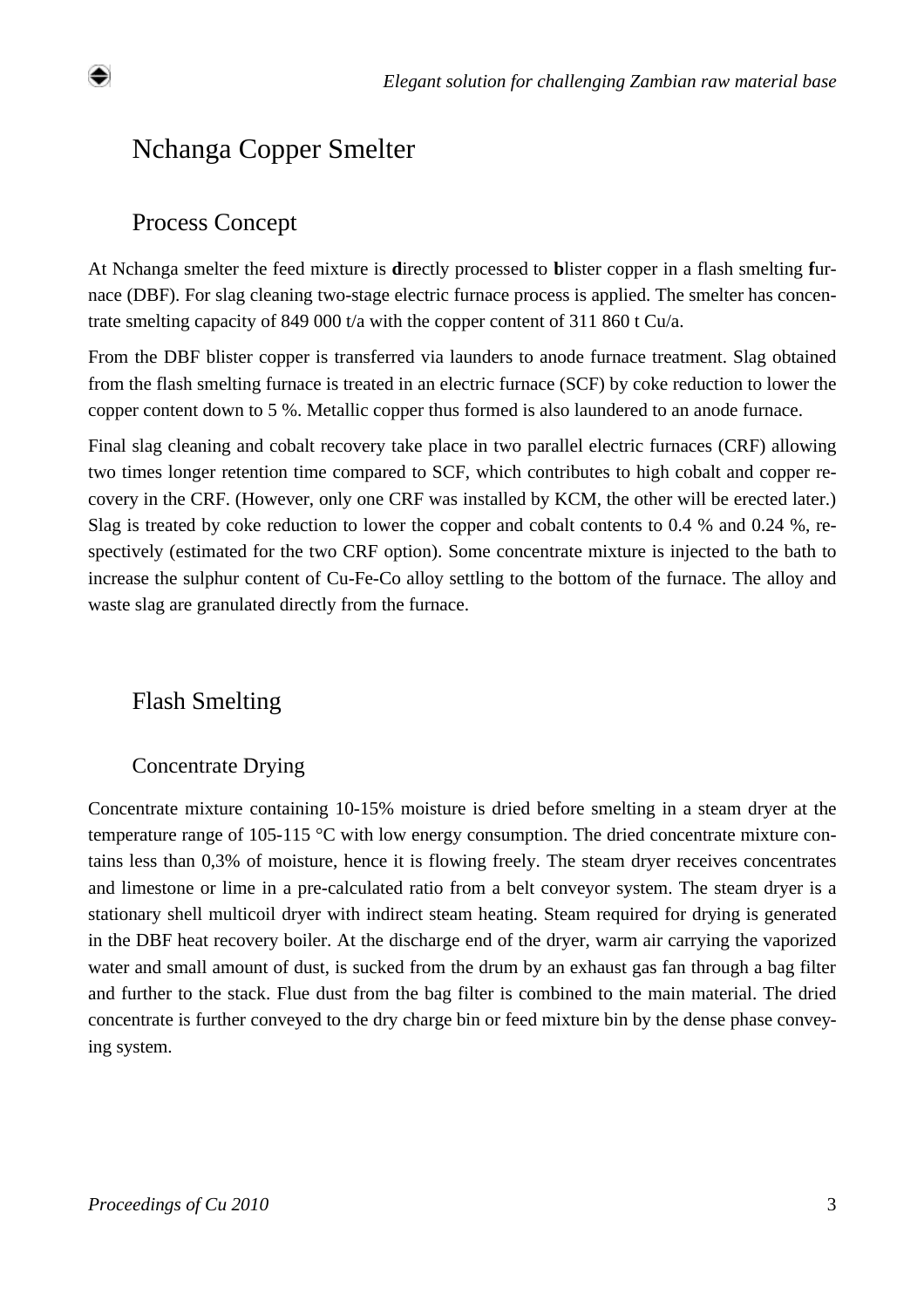

#### DBF Feed System

The dried concentrate and recycled flue dust from the DBF gas line are dosed to the concentrate burner of the DBF through the continuous gravimetric Loss-In-Weight (LIW) feeding systems and through the screw feeders and air slide feeder to ensure steady feeding through the concentrate burner. Additional limestone or lime from the trim bin can be charged to the air slide by the dedicated conveyor system.

#### Flash Smelting and Gas Handling

The dry concentrate is mixed with the oxygen enriched (design:  $50-90\%$  O<sub>2</sub>) process air in the concentrate burner to form even suspension in the DBF reaction shaft. Additional fuel oil, when required, is introduced into the reaction shaft by oxy-fuel burners or through the fuel lance located in the middle of the concentrate burner. Oxidation reactions between the feed material and oxygenenriched air take place in the reaction shaft. Reaction products smelt and fall to the settler part of the furnace.

Blister formation reactions continue in the furnace settler bath. Also slag formation reactions with flux take place in the settler. Blister and slag separate as own layers on the settler bottom. Oxidation degree in the reaction shaft determines the sulphur content of blister copper and the copper content of slag. The relation between these two parameters can be controlled by the oxygen to concentrate ratio in the feed  $(Nm^3 Q_2/t \text{ conc.})$ .

Blister copper from the flash furnace is tapped and transferred into anode furnaces along launders. Also the slag from the DBF is taken via launders to the SCF for reduction.

The gas from the DBF is led through the uptake shaft to the waste heat boiler (WHB) for cooling. After cooling and partial dust removal in the WHB, the gas is further cleaned in the electrostatic precipitator (ESP). Separated flue dust from the WHB and ESP is returned back to the DBF by the conveying system.

Gases after the ESP is conveyed by a gas fan through the gas cleaning section to the contact section of the acid plant for sulphur recovery.

#### DBF Slag Cleaning

Cleaning of the DBF slag is a batch process and it is carried out in the SCF by coke reduction. In the reduction process it is aimed to a suitable Cu content of slag, however being careful about reduction of iron and cobalt. Blister copper thus obtained settles to the bottom of the furnace and it is tapped periodically into anode furnaces. The slag is laundered to the CRF for further cleaning and cobalt recovery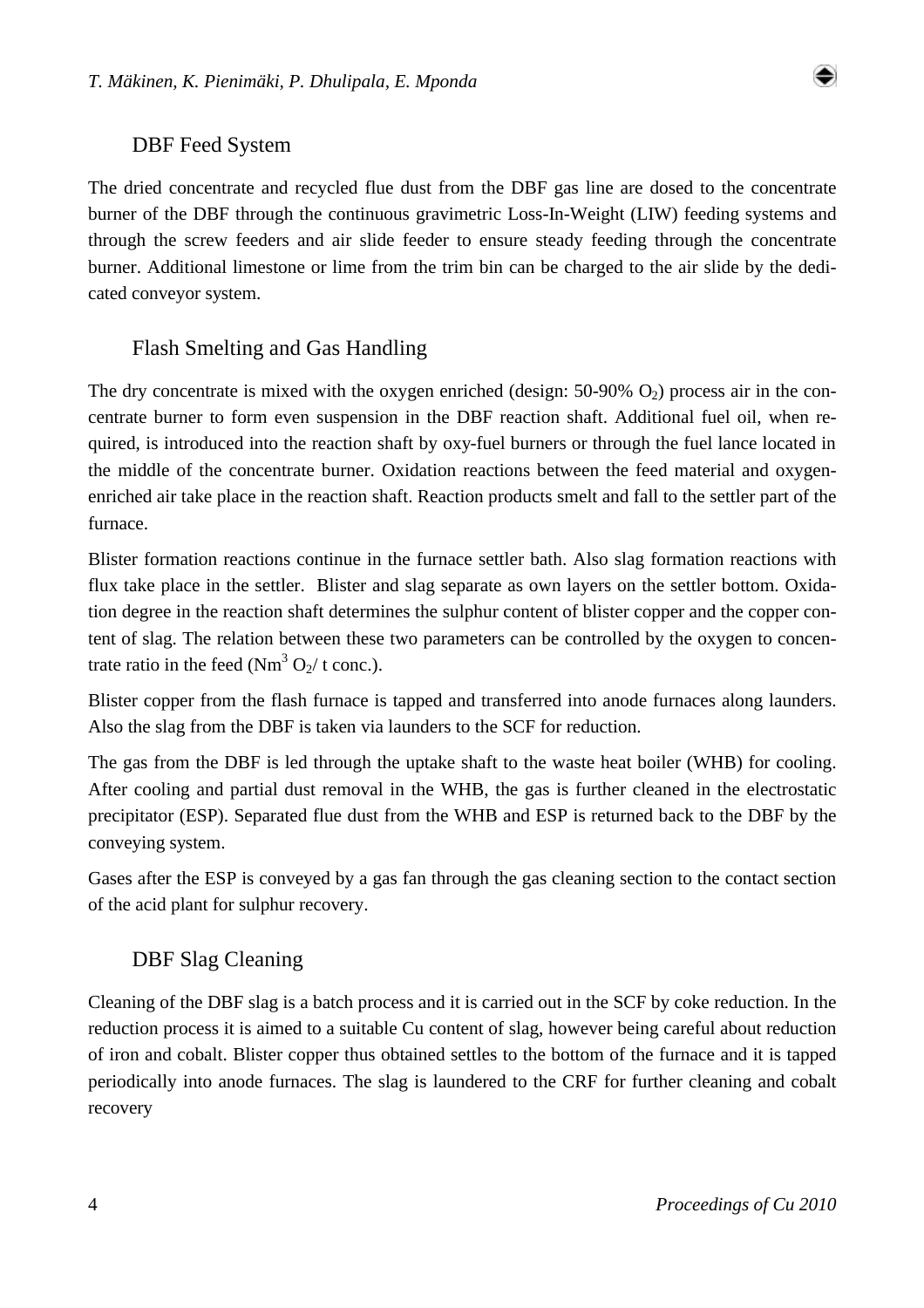#### Cobalt Recovery

In the CRF the slag is also treated by coke reduction. Melting temperature and composition of the product alloy is adjusted by concentrate injection. Cu-Fe-Co alloy settles to the bottom of furnace and is tapped periodically to granulation. Also waste slag is tapped via launder to granulation. Gases from the slag electric furnaces are incinerated and led into the stack.

Basic process flow sheet and principal material streams of the Nchanga smelter are illustrated in Figure 1.



 $\mathbf{I}$ 

Figure 1. Flow sheet of the Direct-to- Blister Process at Nchanga smelter

# Slag Chemistry

One of the leading ideas in the design phase was to minimize the slag amount, which contributes to high copper recovery in the DBF and in the entire process. This could be affected by selecting suitable slag and flux type. Also relevant temperatures and oxygen potentials had to be considered. Owing to high  $SiO_2$  contents and low Fe/ $SiO_2$  in the domestic concentrates, it was obvious that the best results would be achieved with iron-calcium-silicate slags obtained by CaO additions.

 $\begin{bmatrix} \end{bmatrix}$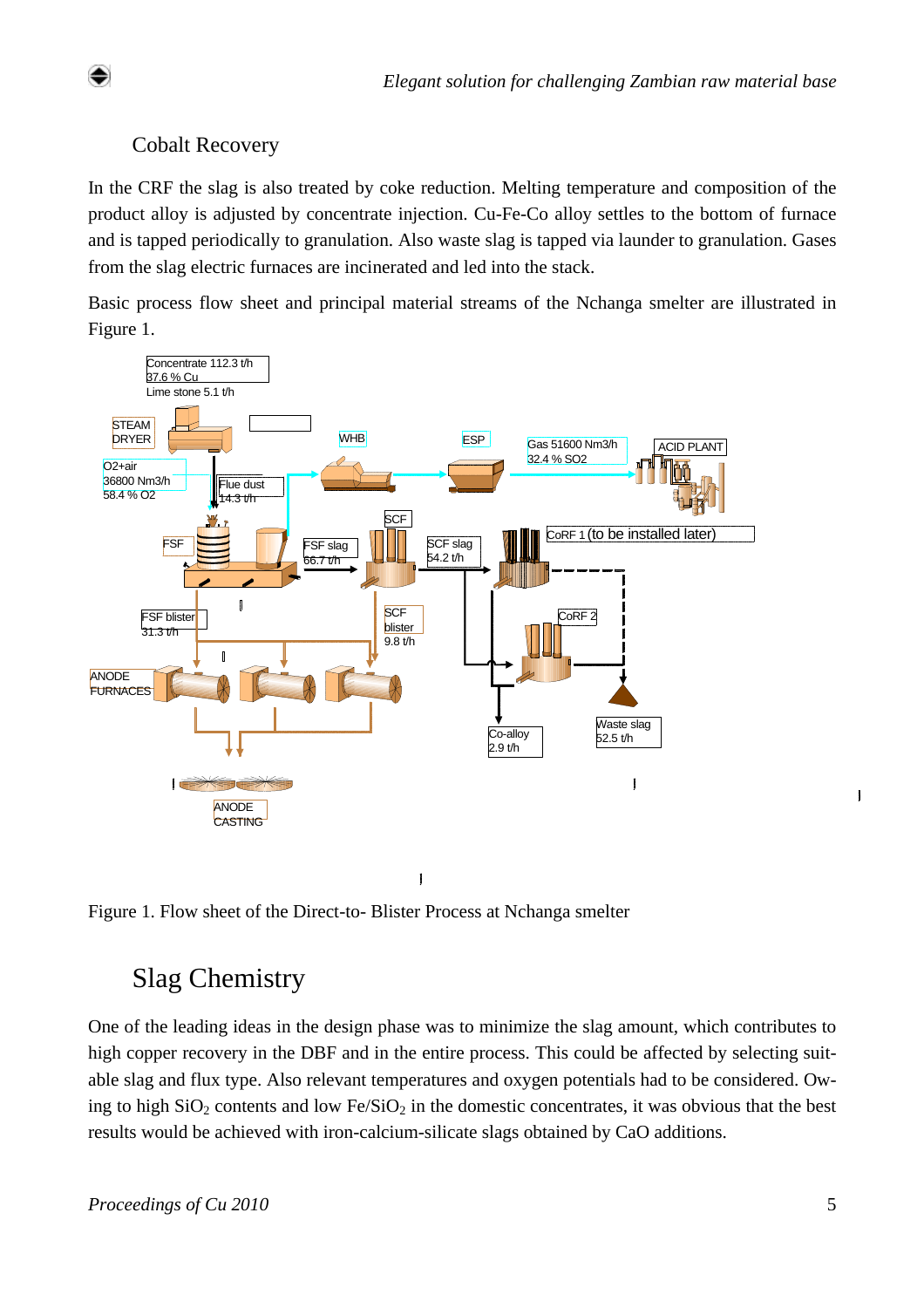As shown in Figure 2, there is a convenient operating window in the  $CaO-FeO<sub>x</sub>-SiO<sub>2</sub>$  system between silica saturation, magnetite precipitation and di-calcium-silicate boundaries. At higher oxygen potentials e.g. in the DBF conditions,  $Cu<sub>2</sub>O$  in slag is high thus widening the operating window due to fluxing effect of copper oxide. At lower oxygen potentials e.g. SCF and CRF slags the  $SiO<sub>2</sub>$ % is higher, so the silica saturation area is closer but by appropriate CaO content the temperature requirement is reasonable (see Figure 3). During the reduction phase in the beginning of the SCF process, the Fe<sub>3</sub>O<sub>4</sub> % reaches its maximum level and reduction reactions require high amount of energy, so magnetite precipitation may occur, if the temperature is too low  $(< 1300 °C)$ . However, the temperature in the electric furnaces is easy to maintain by controlling the electrode power input.



Figure 2. Ternary CaO-FeOx-SiO<sub>2</sub> phase diagram in high oxygen potentials

 $(Red point = design slag composition for DBF, blue point = actual,$ 

Fe/SiO<sub>2</sub> ratio in concentrate blend  $0.7-1.02$ )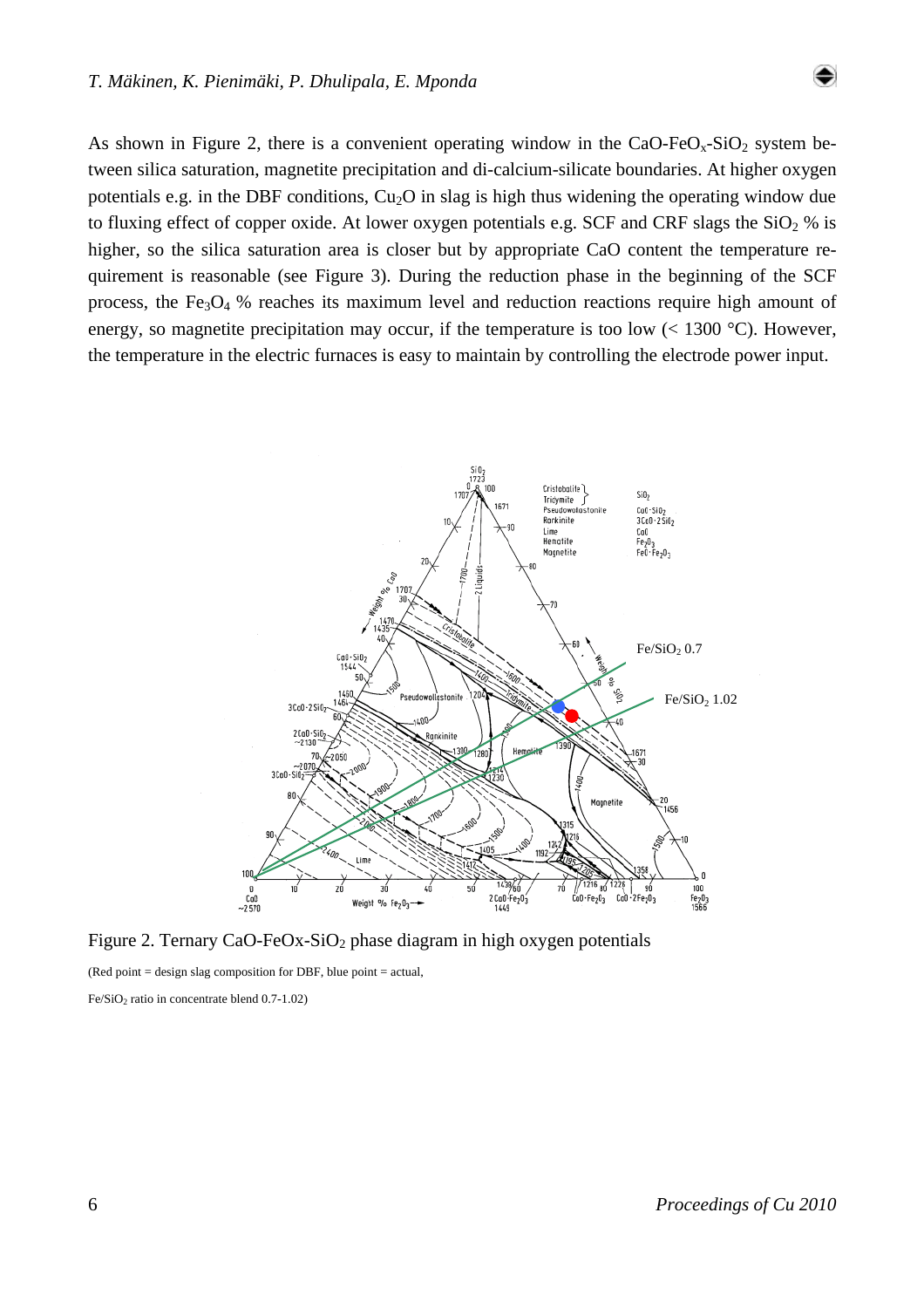

Figure 3. Ternary CaO-FeOx-SiO<sub>2</sub> phase diagram in low oxygen potentials

(Red point  $=$  design slag composition CRF, blue point  $=$  actual, Fe/SiO<sub>2</sub> ratio in concentrate blend  $0.7-1.02$ )

Concentrate blends available during the commissioning differed quite much from that used in the design phase affecting the slag compositions. Therefore it was regarded necessary to carry out experimental test work for ex. slag viscosities in order to define the proper process conditions and parameters such as oxidation degree, fluxing requirement and process temperature level. The measurements were performed by Haake RheoWin Viscotester VT550 rotation viscometer. For the tests slag samples were taken from each process step. The experiments were performed at Outotec's Research Center, Pori Finland.

In Figure 4, 5 and 6 some results of the viscosity measurements are shown. Normally slags with a viscosity below 200-300 mPas are regarded fluid enough to ensure quick tapping from a furnace. It can be seen (Figure 4) that the viscosity of DBF slag with lower oxidation degree exceeds 200 mPas at 1325  $\degree$ C, while with higher oxidation degree; this limit is not exceeded until at 1250  $\degree$ C. In DBF slags,  $Cu<sub>2</sub>O$  (bound to delafossite,  $Cu<sub>2</sub>O<sup>*</sup>Fe<sub>2</sub>O<sub>3</sub>$ , in solidified samples) mainly controls the viscosity. However also CaO additions play an important role, which can be seen in Figure 5. Slag 1 having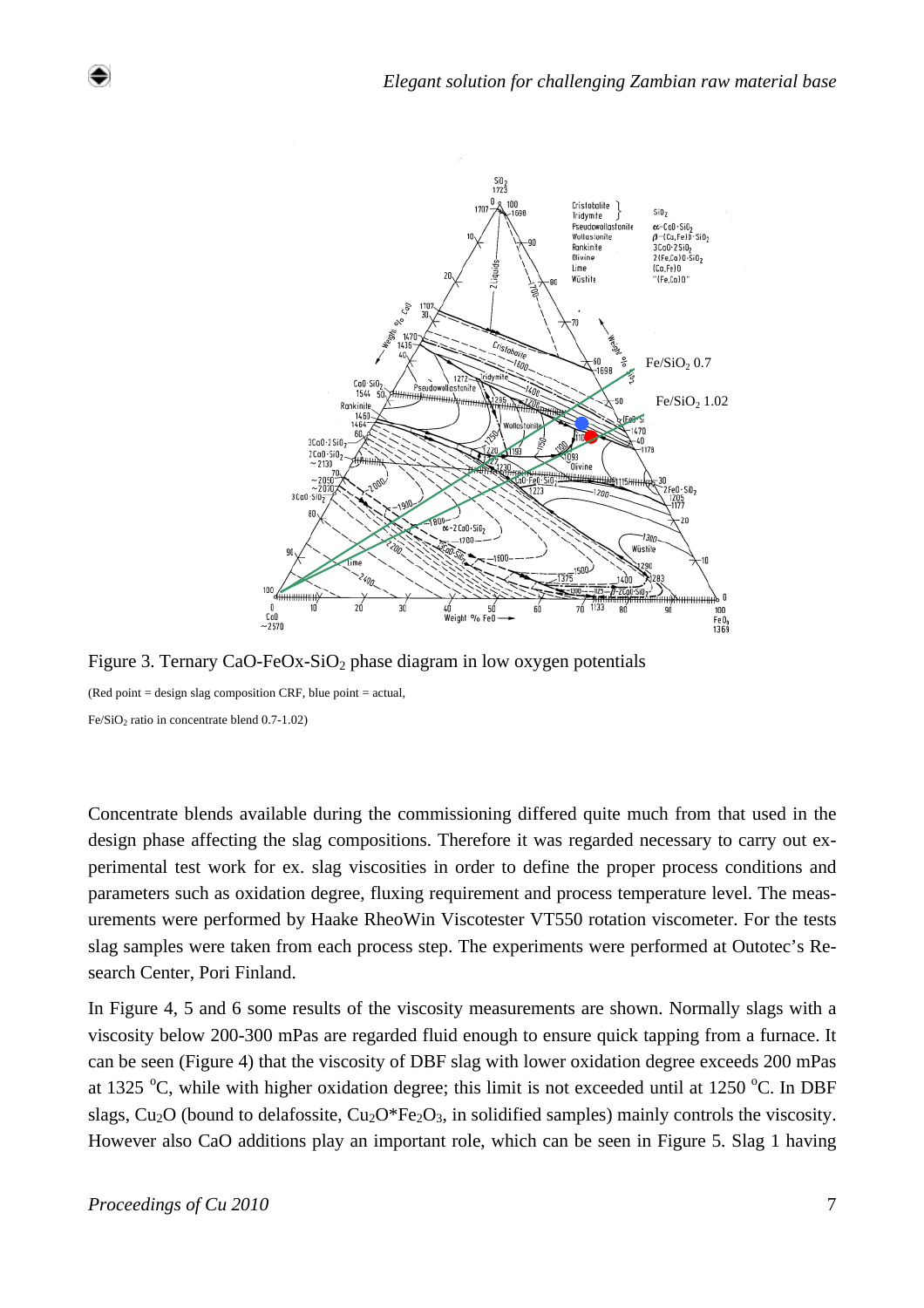low CaO content (2.8 %) reaches the 200 mPas value at about 50  $^{\circ}$ C higher temperature than the slag with higher CaO content (10.1 %). Because of low the CaO and Cu<sub>2</sub>O contents, viscosities of SCF and CRF slag exeed the 200 mPas limit already at appr.  $1425 \degree C$  (Figure 6).

The measurements confirmed that the temperature range suitable for the DBF operation is quite wide owing to high Cu<sub>2</sub>O content while in the SCF and CRF higher temperatures are required to keep slag fluid enough. Importance of proper fluxing is emphasized in SCF and CRF slags because of diminishing amount of  $Cu<sub>2</sub>O$ .



Figure 4. Viscosity of DBF slag as a function of temperature

(Slag 1 : Cu 24.7 %, Fe 20.8 %, Fe3O4 16.8 %, SiO2 26.5 %, CaO 2.8 %. Slag 2: Cu 30.0 %, Fe 21.0 %, Fe3O4 17.8 %, SiO2 22.4 %, CaO 2.6 %)



Figure 5. Effect of CaO addition on DBF slag viscosity (Slag 1: CaO 2.8 %, Slag 1 + CaO 10.1 %)

۰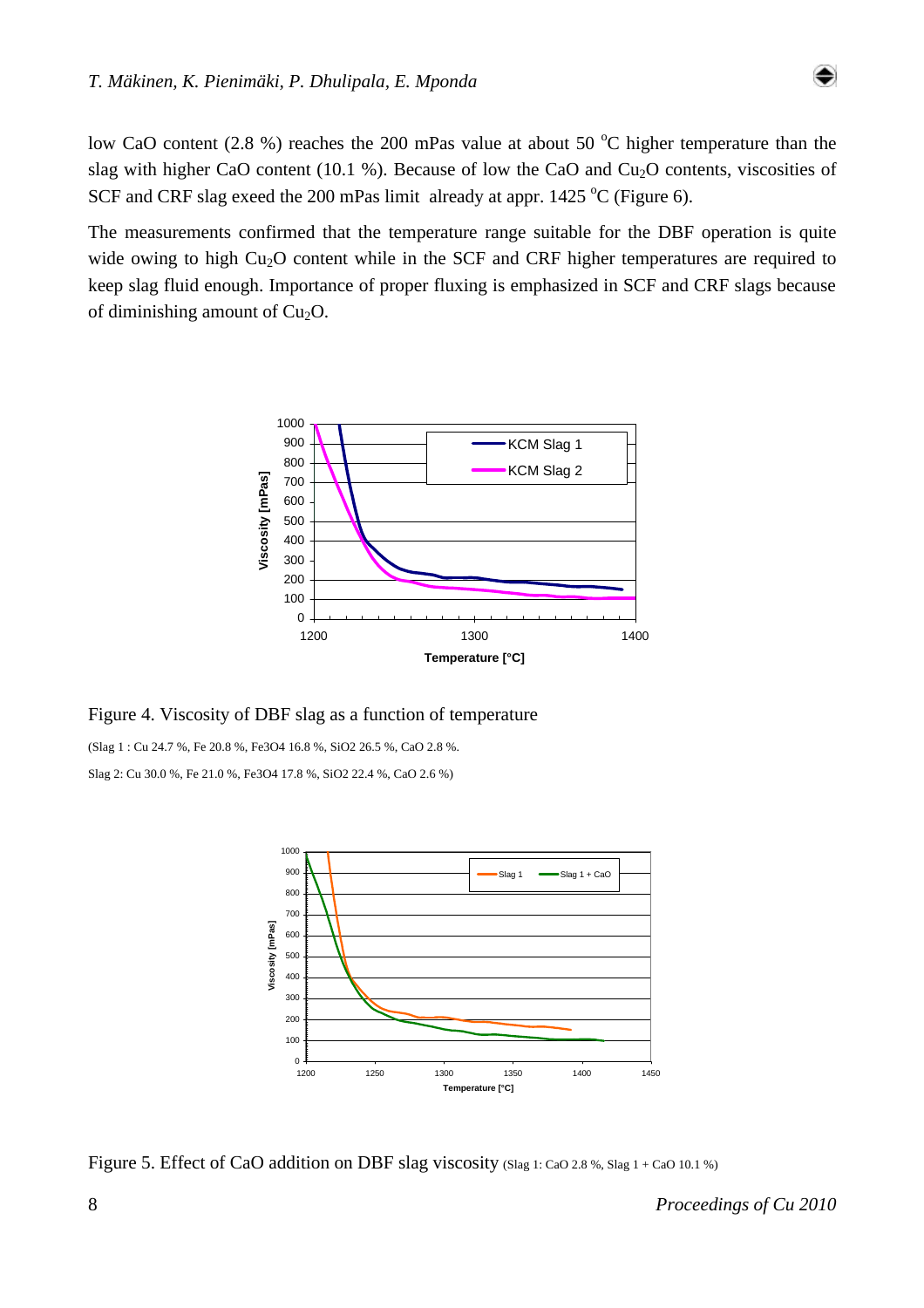

Figure 6. Viscosity of SCF and CRF slag as a function of temperature

(SCF slag: Cu 6.0 %, Fe 29.3 %, Fe3O4 18.7 %, SiO2 34.4 %, CaO 3.3 %. CRF slag: Cu 0.88 %, Fe 29.9 %, Fe3O4 1.09 %, SiO2 38.4 %, CaO 3.7 %)

In addition to viscosity measurements, thermodynamic modeling of the process was performed for varying concentrate mixtures with different flux additions. The calculations were carried out with MTDATA software package, using its oxide database MTOX (developed by the National Physical Laboratory \*NPL, Teddington, UK). The thermodynamic system of the KCM blister process consisted of 10 components:  $Al_2O_3$ , CaO, Co, Cu, Fe, K<sub>2</sub>O, MgO, SiO<sub>2</sub>, S and  $O_2$  in addition 27 solution phases and 10 pure substance phases.

The calculations were carried out for the three furnaces: DBF, SCF and CRF, using three feed  $Fe/SiO<sub>2</sub>$ -ratios with CaO fluxing. The DBF calculations were performed for three blister sulphur values: 0.33, 0.41 and 0.56 wt-%, corresponding to certain copper-in-slag values.

As an example, the results of the DBF calculations are presented in Figure 7, which demonstrates the slag liquidus temperature as a function CaO content of slag with blister sulphur content of 0.33 % and with slag  $Fe/SiO<sub>2</sub>$  ratio ranging from 0.7 to 1.1.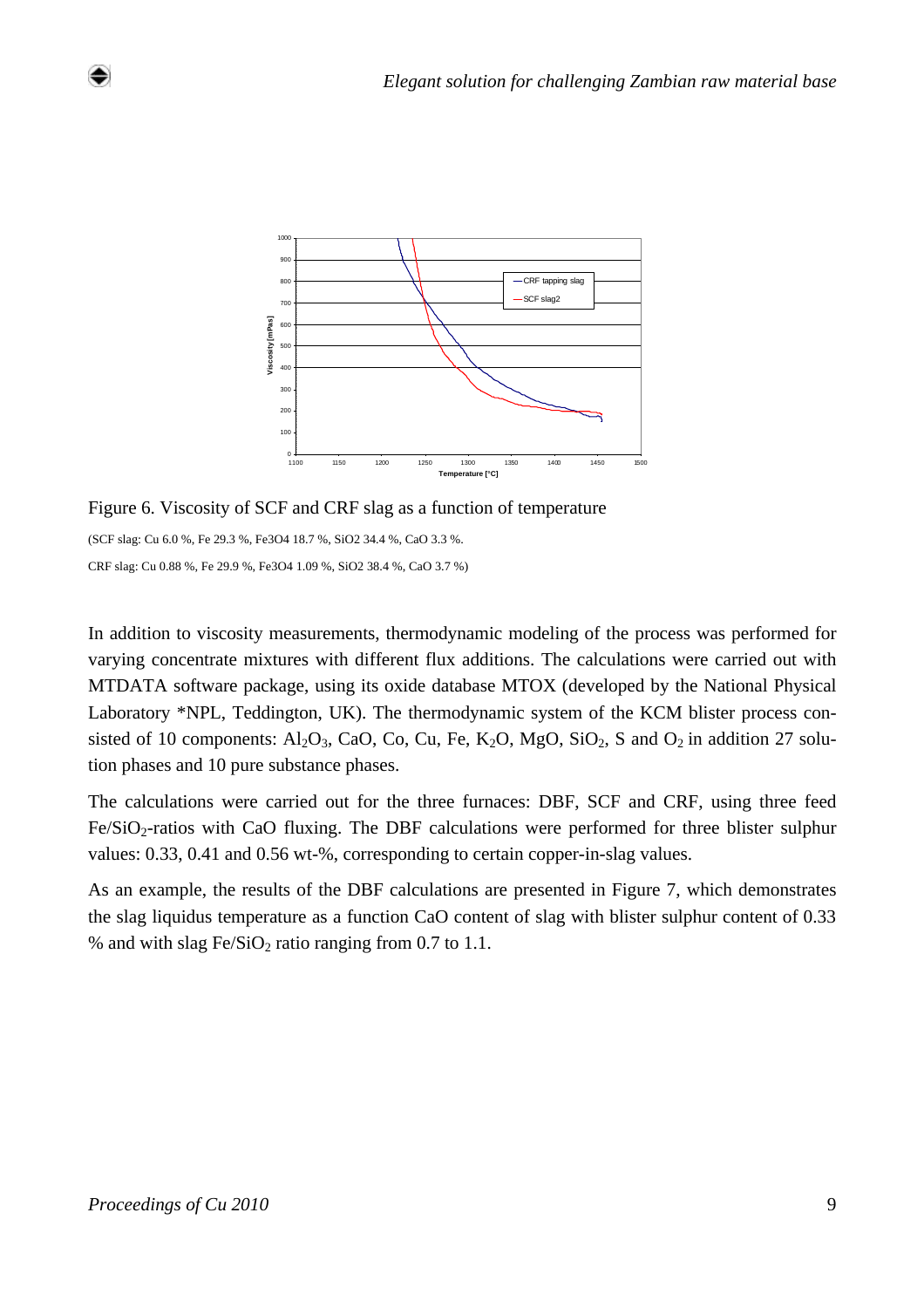

**DBF slag liquidus temperature at blister S = 0.332 wt-%**

Figure 7. The DBF slag liquidus temperatures at different slag CaO contents,  $Fe/SiO<sub>2</sub>$ -ratios and DBF blister  $S = 0.332$  wt-%

Based on this modeling work the following fluxing strategy was confirmed in order achieve the lowest liquidus temperatures for slags:

- $Fe/SiO<sub>2</sub> 0.7:$  slag CaO 11–16 wt-%
- $Fe/SiO<sub>2</sub> 0.9:$  slag CaO 3–4 wt-%
- Fe/SiO<sub>2</sub> 1.1: slag CaO 1–5 wt-%.

The tests and calculations carried out during the commissioning phase of the smelter complemented our knowledge about slag properties and enabled to cope with large fluctuations in concentrate blends, especially with the variations in the  $Fe/SiO<sub>2</sub>$  ratios. It can be simplified that with the higher  $Fe/SiO<sub>2</sub>$  ratio the CaO addition should be less and vice versa.

### Commissioning

The commissioning of the DBF at KCM was challenging because of infrastructure limitation, landlocked country, new operation team and new environment for the expatriates. The KCM operation team went for training at KGHM in Poland, Olympic Dam in Australia and Outotec in Finland. The commissioning team endeavoured to absorb knowledge and experience, which operating personnel of the other smelters had gathered during the commissioning stages. Up till now, many problems experienced in the other smelters have also been encountered at KCM.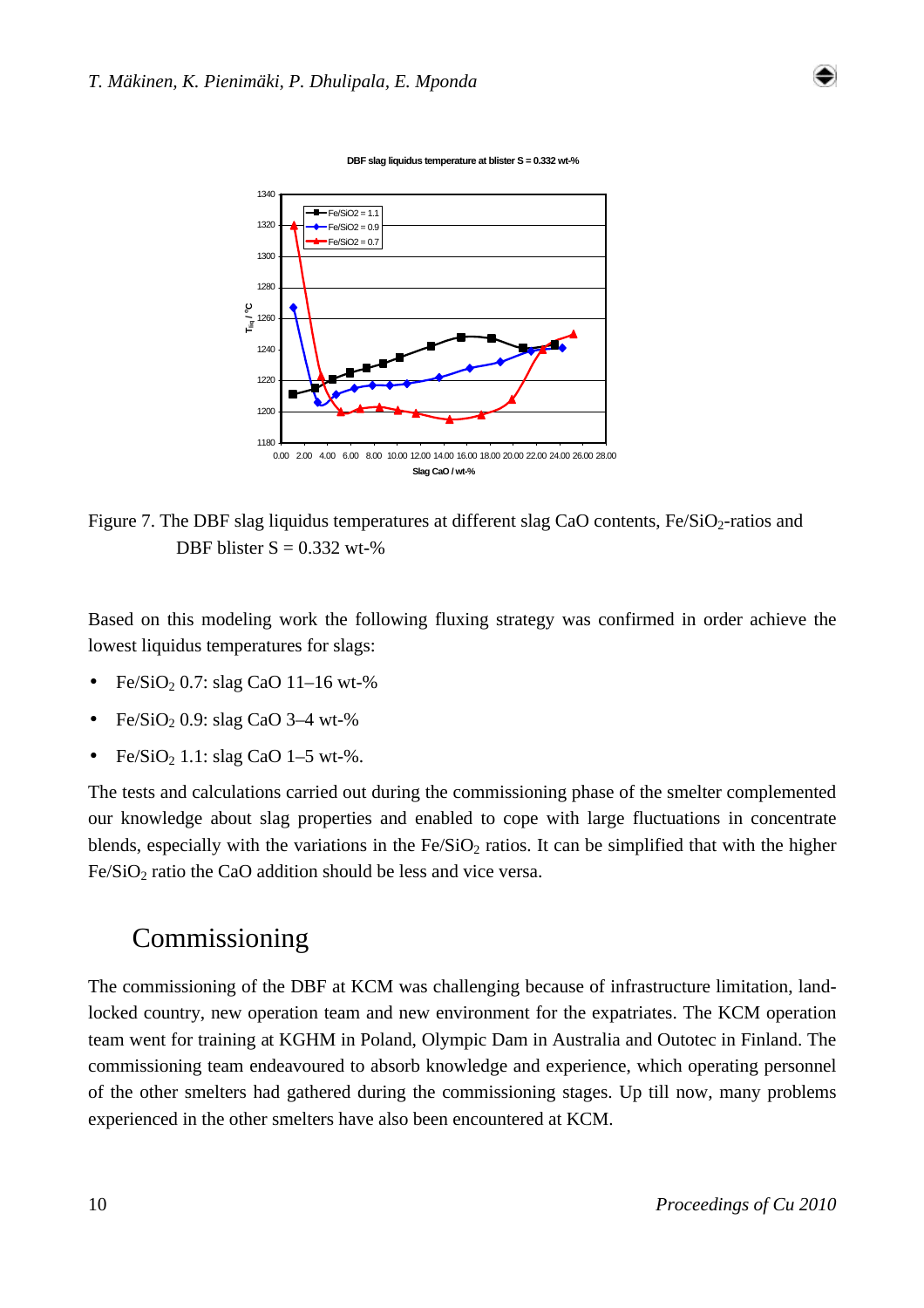The Nchanga smelter has overcome all these problems and stabilized the plant operations in very a short span of time. With respect to the DBF technology, the operations have been commissioned and stabilized in about 12 months time.

Up-heating of the furnaces and baking of the SCF and CRF electrodes were done carefully and the final temperature of the furnaces before concentrate feed started was 1260°C. Expansion readings and the heat-loss measurements of the furnaces were within the acceptance limits.

The concentrate feed started for the first time on  $27<sup>th</sup>$  October 2008. The process parameters for the concentrate mixture were calculated by using the Outotec Process Advisor and the first measured slag temperature was 1358 °C (Target: 1350 °C). Slags were flowing well since the beginning and also the slag quality was within the specifications, except higher copper content than designed.

Some slag foaming incidents took place in the early stage and therefore the screens for concentrate mixture were installed in order to remove pellets from the concentrates. There was one foaming incident caused by pressurization of the concentrate bin. Some operational mistakes caused a sealing leakage in the dosing bin and when the feed was started, dumping of concentrate resulted in excessive bath foaming. Modifications were made to the equipment to prevent such incidents in the future. After screening the concentrate mixture and obtaining some experience in operation the slag foaming in the DBF took place more rarely and the phenomenon was under control.

One melt run-out took place in the DBF after 5 months of operation due to excessive refractory wear, which was consequence of excessively high slag temperature and too aggressive slag. There were discrepancies in the laboratory analyses, which led to wrong assumptions in operations. After the incident the process parameters were readjusted and the XRF analyser was adjusted according to external laboratories' reference samples and so excess wear of the refractory no longer existed after that. During the fine-tuning of the process parameters, the DBF slag temperature level was decreased to 1300 °C, the copper level in slag was decreased from initial 24 % to 17-20 % and the CaO content in slag was increased from 5 % to 9 % to enable lower operating temperature. It was found that, due to high (3 %)  $K_2O$  and other species in slag, the viscosity was low enough to justify the lower temperature and lower Cu in slag.

The magnetite content of a cooled slag sample is generally used as a measure of oxygen potential of slag. At matte smelting conditions there is a good and continuous correlation between the copper and magnetite contents of slag. However, at higher oxidation levels such as in Direct Blister Smelting the situation changes as can be seen in Figure 8. The magnetite content has a maximum after which it starts to decrease. This can be explained by the phenomenon that at the certain level of oxidation (appr. 15 % Cu in slag) iron starts to adopt a new non-magnetic phase such as delafossite,  $Cu<sub>2</sub>O<sup>*</sup>Fe<sub>2</sub>O<sub>3</sub>$ , instead of magnetite. Therefore, interpretation of magnetite readings had to be done carefully in order to avoid wrong assessments on the process conditions.

۰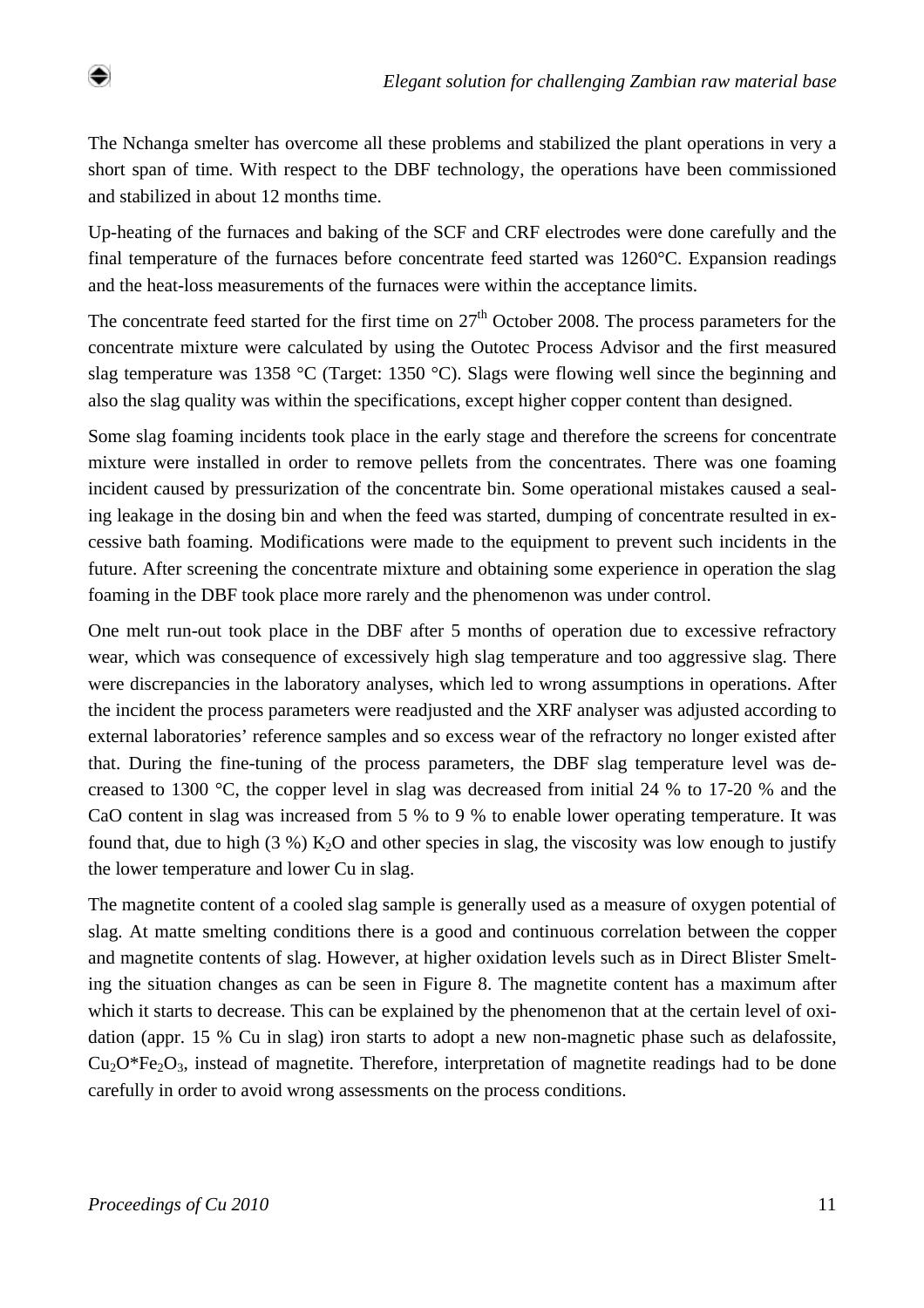



Figure 8. Correlation between magnetite and copper in the Direct Blister process slags

It was essential to maintain the appropriate slag composition to enable high tapping rate from the furnaces. The concentrate burner parameters had to be adjusted according to wide variations in the composition of concentrate blends. Also the concentrate beds were relatively small, sometimes even less than 1500 tons, and therefore the operating parameters had to be changed quite frequently. In the situations like these, the Direct Blister Flash Smelting proved its flexibility being capable to treat various types of concentrate mixtures. Accuracy of the process control was improved a lot when the Online Process Advisor was implemented. It enabled auto-control of the DBF via the operator interface and linked process parameters and laboratory analyses.

### Blister Copper Quality

Blister copper was running well just a few days after the concentrate feeding was started. The blister quality was within the specified limits from the very beginning, e.g. sulphur in blister was varying between 200 and 1000 ppm. There were no problems to produce high quality anodes since the oxidation requirement of the blister in the anode furnaces turned out to be quite low. As demonstrated in Figure 9, the correlation between S content blister copper and Cu content of DBF slag is quite good and follows the theoretical trend quite well.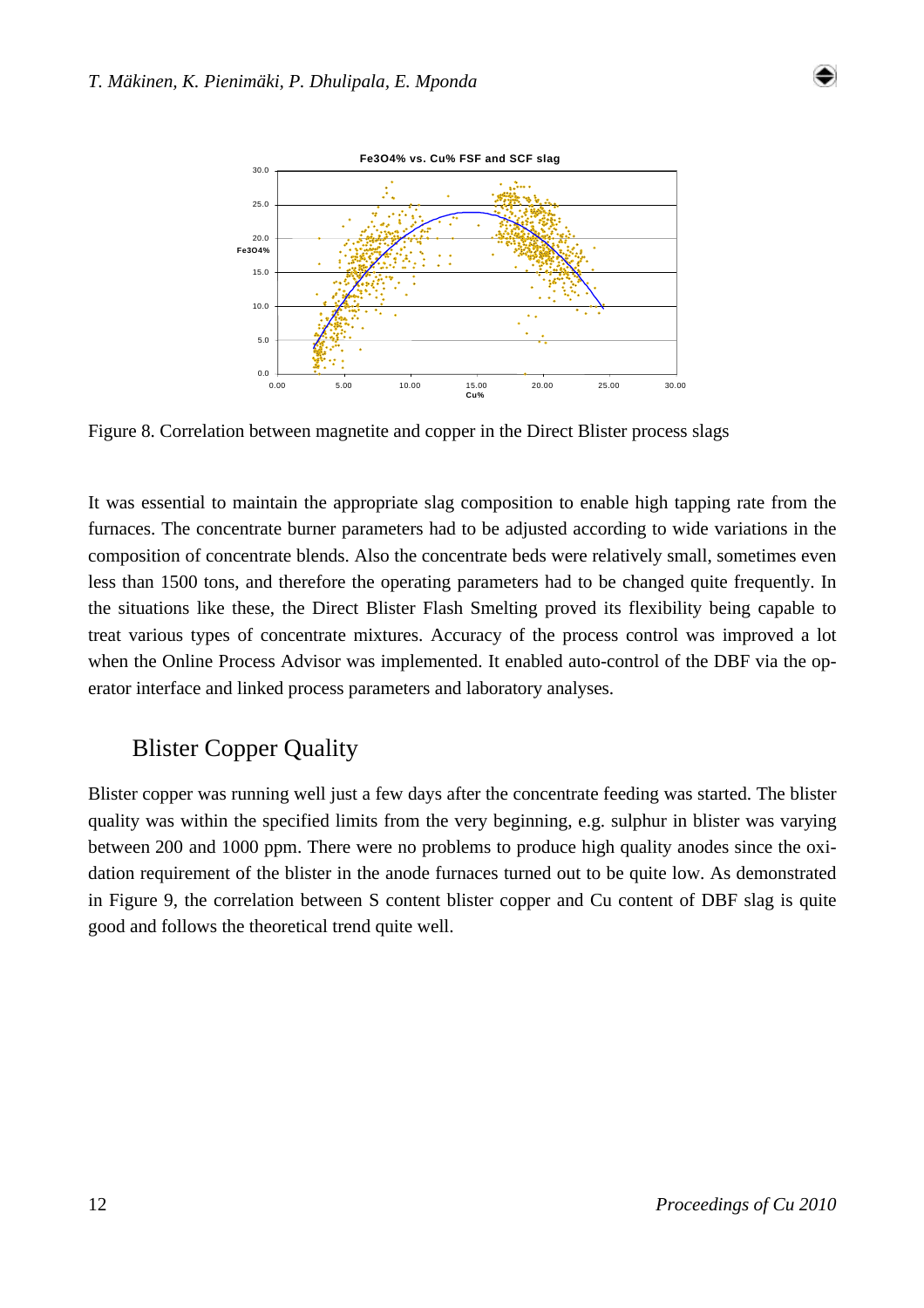

Figure 9. Copper content of DBF slag as a function of sulphur content of blister copper

#### Fast Ramp-Up

High productivity was achieved rapidly due to the streamline process, carefully selected equipment and motivated operating personnel. In Figure 10 the cumulative concentrate amount is presented as a function of time. During the first 15 months the smelted concentrate amount has reached the level of 470 000 tons and in the  $5<sup>th</sup>$  quarter after the start-up the concentrate feed was 160 tons, which is more than 75 % of the annual design capacity. Constraints for higher feed rates have turned out to be the lack of concentrates and high heat load (high Fe and S) in purchased concentrates.



Figure 10. Cumulative ramp-up curve of the Nchanga smelter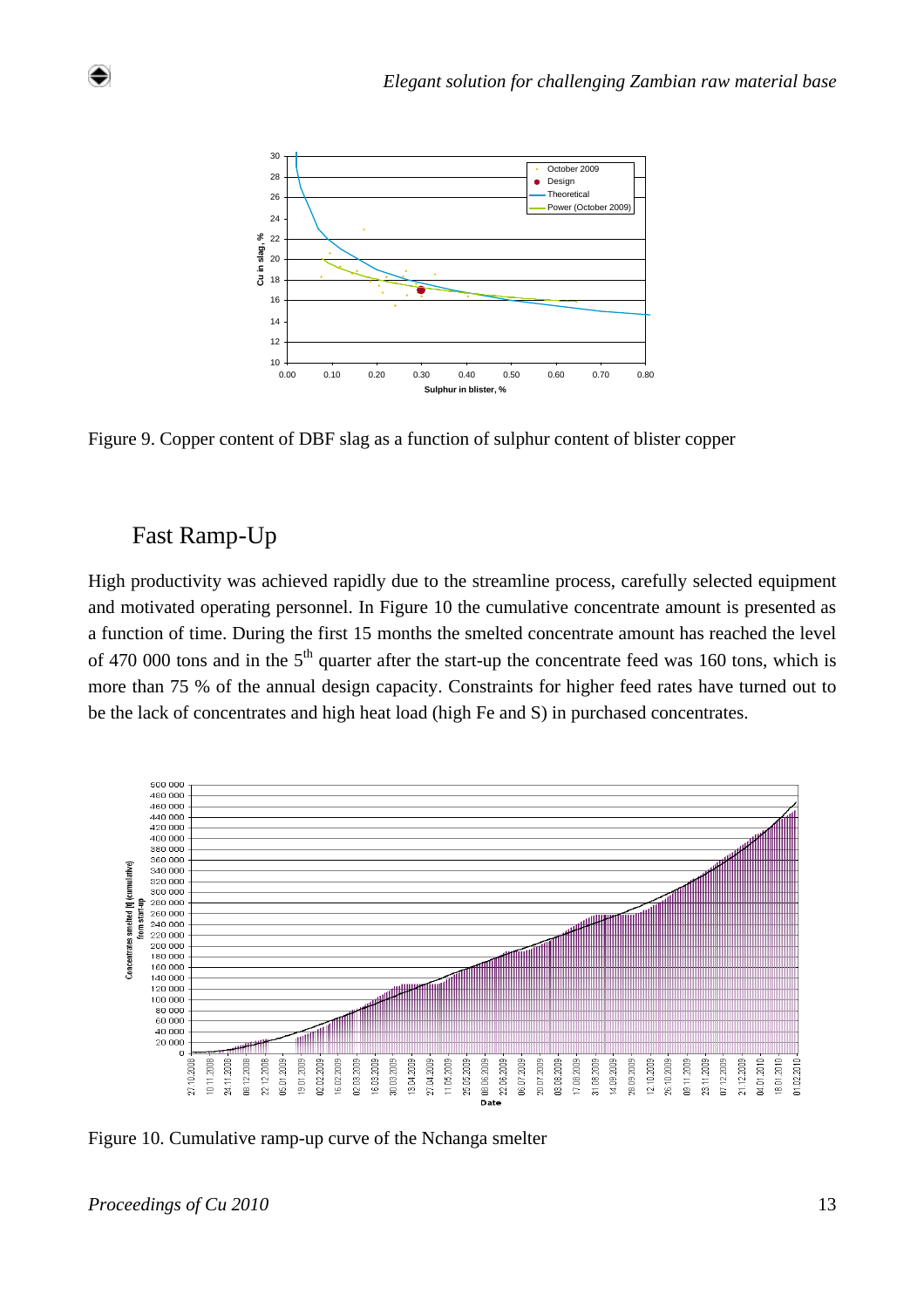#### Recovery of valuable metals

High recoveries of valuable metals were achieved soon after the start-up. Slag amount with the concentrate feed rate of 90 tph represents ca. 85 % of the maximum level, so the residence time of slag in the electric furnaces is almost equal to the design capacity. It can be seen in Figure 11, that the Cu content of granulated slag is quite low, but still some fluctuations occur due to deficiencies in control of the batch process. Anyway, the results can be considered splendid, taking into account the complexity of running the process with only one CRF and tens of other influencing factors.



Figure 11. Copper content of granulated waste slag in CRF

### Present status of Smelter

#### Actual vs. Design Parameters

In Table 1 selected design parameters and actual process parameters from March 2010 are shown. It can be seen that the actual concentrate feed rate is quite close to the design value. Copper content in feed blend is somewhat lower that that in the design phase. Some differences in slag analysis can be seen as to Cu and CaO contents. The DBF has been operated at a little higher temperature than expected in the design phase. Oxygen enrichment and oil feed to the furnace has been slightly higher than the design figures. This may be due to the lower feed rate and lower S content in the concentrate mixture. As mentioned above coke consumption has been much lower than the design value, probably because of higher coke efficiency in reduction and lower air leakages to the SCF consuming coke. It has been possible to run the CRF at a lower temperature than expected causing savings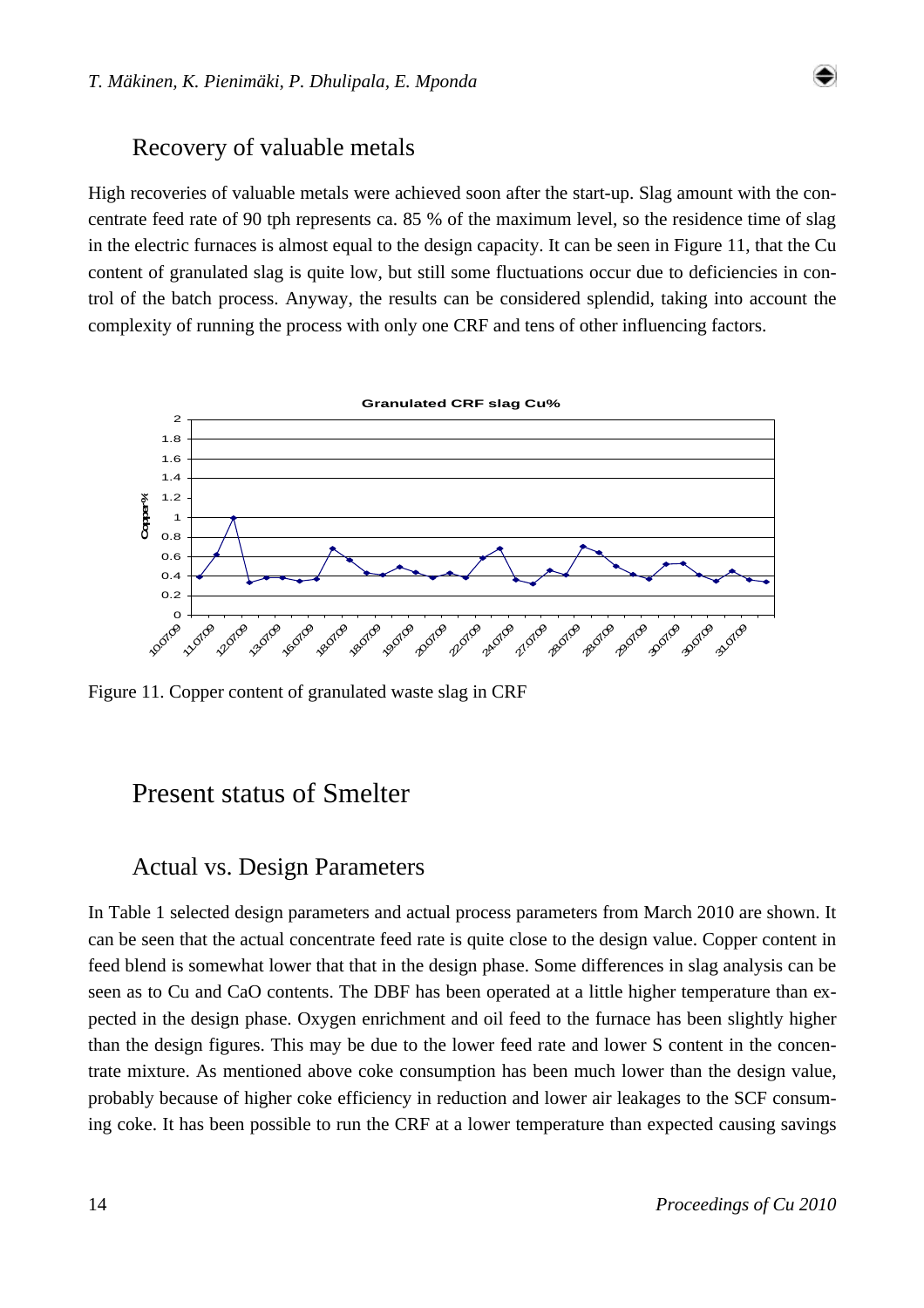⇔

in electrical power consumption. Copper and cobalt contents in the waste slag have been lower compared to the design analysis indicating higher copper and cobalt recovery.

|                                                                                      |                  | <b>DESIGN</b>   | <b>ACTUAL</b> |          |
|--------------------------------------------------------------------------------------|------------------|-----------------|---------------|----------|
| <b>DIRECT BLISTER FURNACE (DBF)</b>                                                  |                  |                 |               |          |
| Concentrates (dry)                                                                   |                  | 112.3           | 107.0         | t/h      |
| Concentrate mixture (dry)                                                            |                  |                 |               |          |
| - analyses                                                                           | Cu               | 37.68           | 32.38         | $wt-%$   |
|                                                                                      | Fe               | 14.17           | 15.15         | $wt-%$   |
|                                                                                      | S                | 22.10           | 21.22         | $wt-%$   |
|                                                                                      | Co               | 0.45            | 0.30          | $wt-%$   |
|                                                                                      | SiO <sub>2</sub> | 13.94           | 14.21         | $wt-%$   |
|                                                                                      | AI2O3            | 3.15            | 2.85          | $wt-%$   |
|                                                                                      | CaO              | 0.53            | 3.65          | $wt-%$   |
| <b>FSF Blister</b>                                                                   |                  |                 |               |          |
| Temperature                                                                          |                  | 1280            | 1305          | °C       |
| analysis                                                                             | Cu               | 99.4            | 99.4          | %        |
|                                                                                      | S                | 0.3             | 0.3           | %        |
|                                                                                      | $\Omega$         | 0.2             | 0.3           | %        |
| FSF Slag                                                                             |                  |                 |               |          |
| Temperature                                                                          |                  | 1300            | 1313          | °C       |
| analysis                                                                             | Cu               | 17.0            | 19.3          | ℅        |
|                                                                                      | Fe               | 24.0            | 22.8          | %        |
|                                                                                      | SiO <sub>2</sub> | 23.7            | 25.7          | ℅        |
|                                                                                      |                  |                 |               |          |
|                                                                                      | CaO              | 5.0             | 6.0           | %        |
| Fuel Oil to                                                                          |                  |                 |               |          |
| <b>Reaction Shaft</b>                                                                |                  | 100             | 145           | kg/h     |
| Oxygen enrichment for Process air                                                    |                  | 58.4            | 64.0          | %        |
| <b>SLAG CLEANING FURNACE (SCF)</b>                                                   |                  |                 |               |          |
| Coke                                                                                 |                  | $\overline{71}$ | 32            | $t$ /day |
| <b>SCF Blister</b>                                                                   |                  |                 |               |          |
| analysis                                                                             | Cu               | 99.28           | 98.96         | ℅        |
|                                                                                      | S                | 0.21            | 0.23          | ℅        |
|                                                                                      |                  |                 |               |          |
| <b>COBALT RECOVERY FURNACE II (CRF)</b><br>Feed Blend for sulphurization (Injection) |                  | 27              | 15            | t/day    |
| Coke                                                                                 |                  | 14              | 15            | t/day    |
| Alloy                                                                                |                  |                 |               |          |
|                                                                                      |                  | 70              | 80            | t/day    |
|                                                                                      | Cu               | 63.3            | 85.6          | ℅        |
|                                                                                      | Fe               | 23.8            | 5.4           | $\%$     |
|                                                                                      | Co               | 6.3             | 3.2           | %        |
|                                                                                      | S                | 6.2             | 2.2           | %        |
| Waste Slag                                                                           |                  | 1261            | 1000          | t/day    |
| Temperature                                                                          |                  | 1350            | 1320          | °C       |
|                                                                                      |                  |                 |               |          |
| analysis                                                                             | Cu               | 0.60            | 0.55          | %        |
|                                                                                      | Fe               | 29.71           | 28.58         | %        |
|                                                                                      | Co               | 0.63            | 0.49          | %        |
|                                                                                      | S                | 0.31            | 0.39          | %        |
|                                                                                      | SiO <sub>2</sub> | 30.95           | 33.29         | %        |
|                                                                                      | CaO              | 6.51            | 8.47          | $\%$     |
|                                                                                      | AI2O3            | 7.15            | 8.3           | %        |

Table 1. Comparison of design and actual process parameters of the Nchanga Smelter

Coke consumption turned out to be less than estimated due to better utilization of coke to reduction rather than for combustion in leakage air. Also the power consumption is lower than estimated due to easy sedimentation of metal droplets in such slags.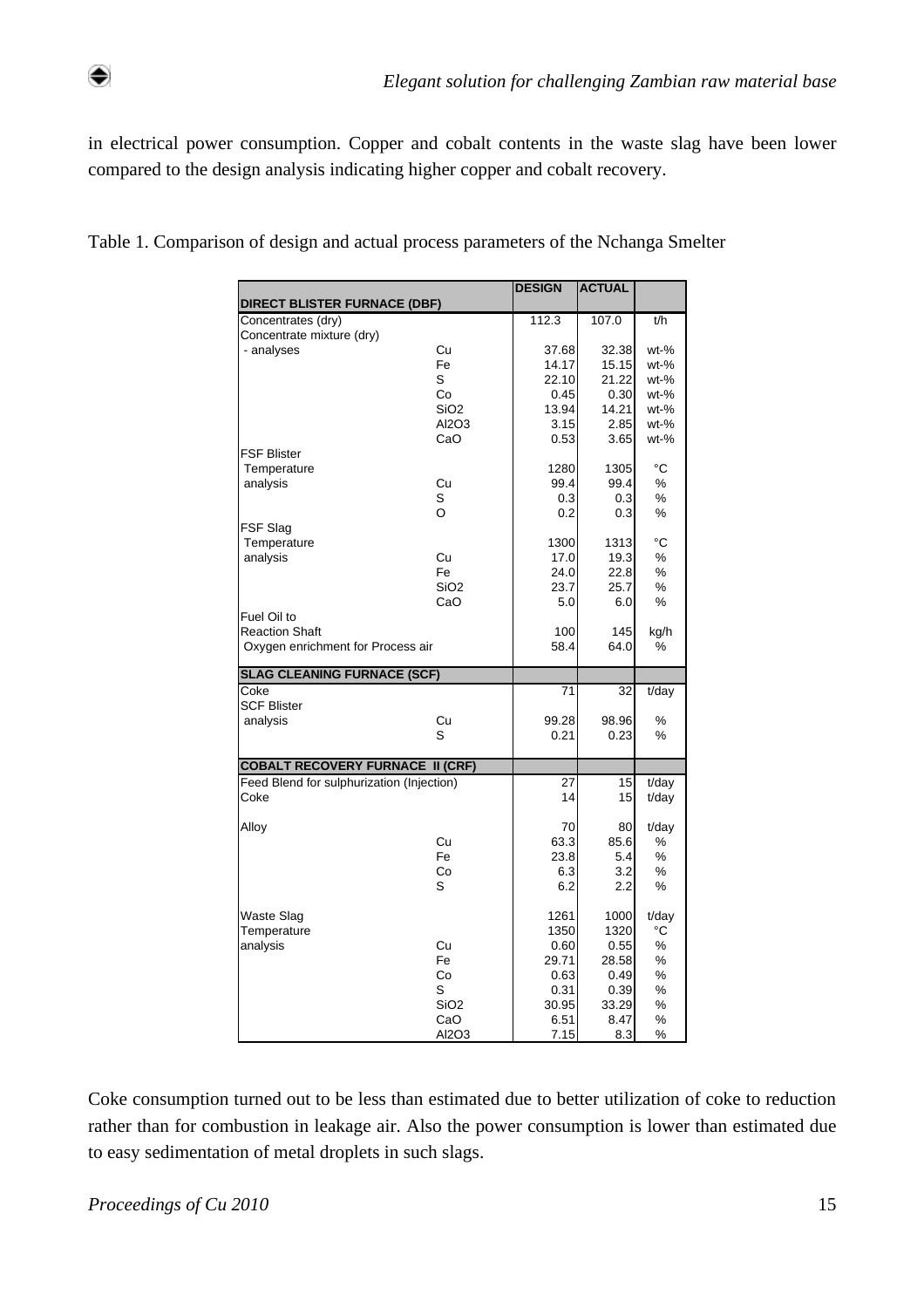# Safety and Environmental Performance

Compared to the conventional smelter process there is only one potential source of  $SO<sub>2</sub>$  emissions in the Direct Blister smelting. Owing to the high oxygen enrichment of process air, continuous highstrength  $SO<sub>2</sub>$  gas flow from the DBF is low in volume which enables efficient sulphur capture in the sulphuric acid plant. Stray emissions are minimal because of the compact and tight design of the furnaces and the gas lines. There is no ladle transportation in the smelter but blister and slags are conveyed from one furnace to another along launders, which also contributes to in-plant hygiene and minimizes impacts to the environment. It is estimated that more than 97 % of sulphur is captured in the sulphuric acid plant. One indicator of the high environmental performance of Nchanga Smelter is good air quality in the neighbouring city of Chingola.

Owing to high automation level of the smelter process amount of manual work has been reduced. As a result, the safety figures have been improving and reach nowadays the high level of Western World smelters (LTIFR 200 khrs 0,19). Several safety awards have been granted to KCM and its processes are certified by a number of quality standards, such as OHSAS 1800 among others.

# Conclusions

During the first year of operation the Direct Blister process has revealed its superiority and flexibility in order to become a profitable and sustainable solution when exploiting complex Zambian raw materials in demanding conditions provided by the local infrastructure.

Recoveries of the valuable metals are high due to ingenious separation of slag and metal.

Low operating costs are achieved due to uncomplicated and streamlined coupling of little number of unit-processes and furnaces.

The Direct Blister process can be implemented and commissioned successfully in circumstances, where no other commercially existing process would give the same benefits.

The smelter can be operated in very a high level of personnel safety.

Environmental friendliness of the Nchanga smelter can be experienced and enjoyed in Chingola town.